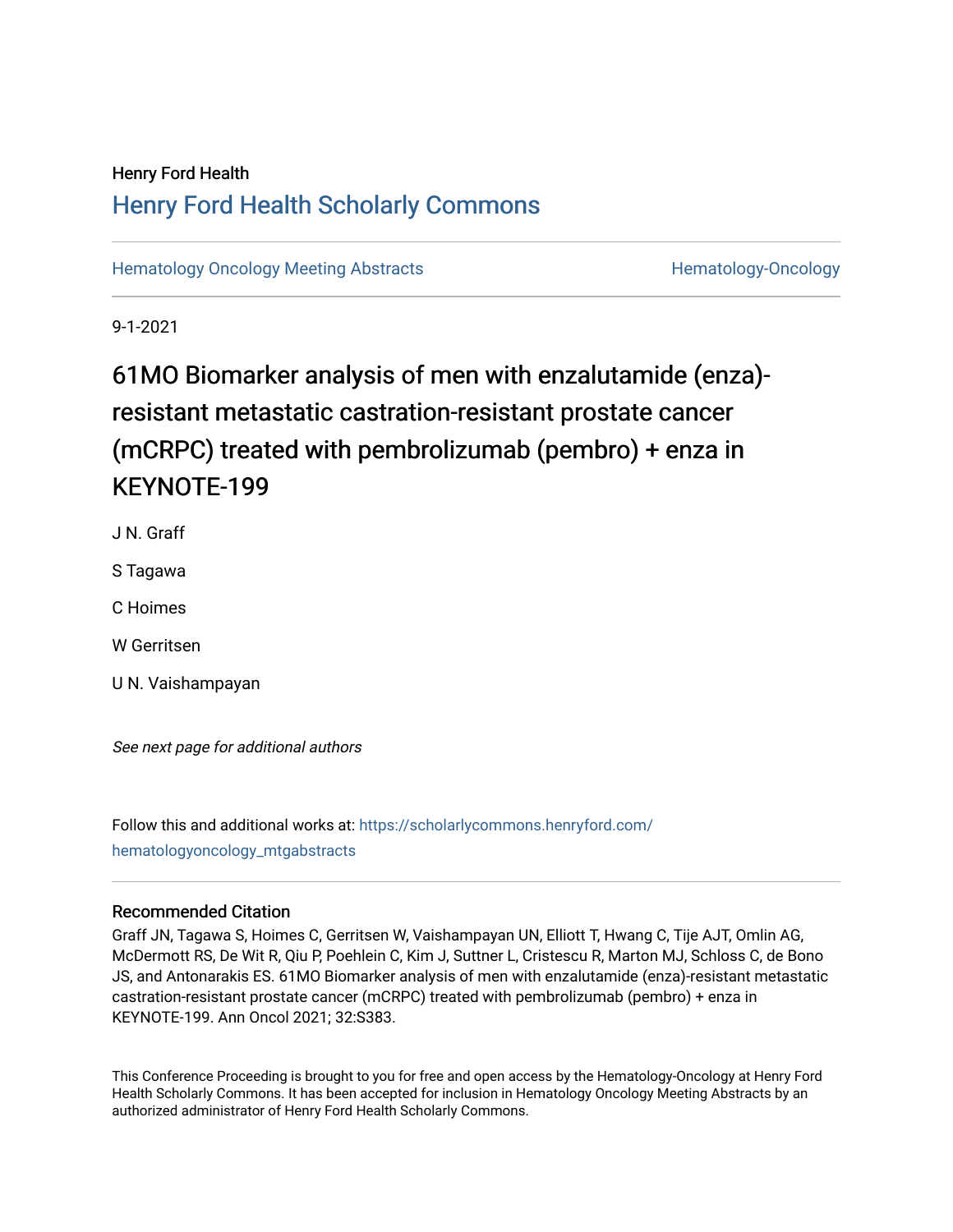### Authors

J N. Graff, S Tagawa, C Hoimes, W Gerritsen, U N. Vaishampayan, T Elliott, Clara Hwang, A J.T. Tije, A G. Omlin, R S. McDermott, R De Wit, P Qiu, C Poehlein, J Kim, L Suttner, R Cristescu, M J. Marton, C Schloss, J S. de Bono, and E S. Antonarakis